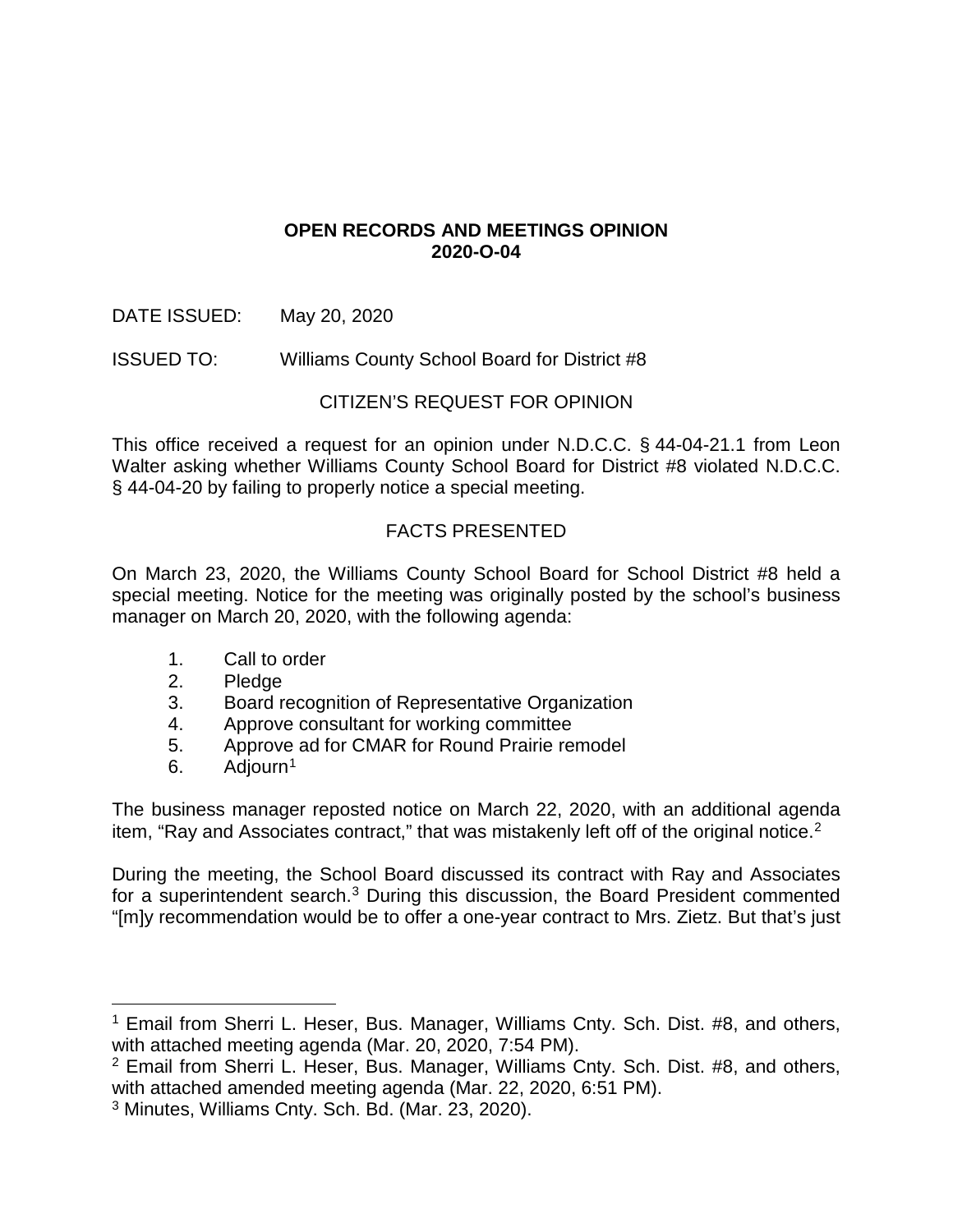#### OPEN RECORDS AND MEETINGS OPINION 2020-O-04 May 20, 2020 Page 2

another thought. We can talk about that at a later meeting."[4](#page-1-0) The School Board ultimately voted to discontinue the contract with Ray and Associates.<sup>[5](#page-1-1)</sup>

#### **ISSUE**

Whether the Williams County School Board properly noticed its March 23, 2020, special meeting.

#### ANALYSIS

Notice of School Board meetings must be posted in substantial compliance with N.D.C.C. § 44-04-20, which requires an agenda listing the date, time, and location of the meeting, a list of topics to be discussed, and any executive session.<sup>[6](#page-1-2)</sup> A school board's agenda must be posted at the school's principal office, either on the school's website or with the county auditor, at the location of the meeting on the day of the meeting, and given to anyone who has requested to receive personal notice.<sup>[7](#page-1-3)</sup> For special meetings, the agenda must also be given to the entity's official newspaper.<sup>[8](#page-1-4)</sup>

The meeting agenda must include all topics the governing body expects to discuss at the time the notice is prepared.<sup>[9](#page-1-5)</sup> Because special or emergency meetings may be called on very short notice, the topics that may be considered at such meetings are limited to those specifically listed in the notice.<sup>[10](#page-1-6)</sup> Therefore, if a governing body wants to add an agenda item to a special meeting that was not included in the notice, the governing body must amend its agenda and re-post the notice at the locations required by N.D.C.C. § 44-04-20, before the meeting, in order to consider the topic at the meeting.<sup>11</sup>

<span id="page-1-0"></span> <sup>4</sup> Letter from Dawn Hollingsworth, Pres., Williams Cnty. Sch. Bd., to Att'y Gen.'s Office (received Apr. 13, 2020).

<span id="page-1-1"></span><sup>5</sup> Minutes, Williams Cnty. Sch. Bd. (Mar. 23, 2020); *see also* Letter from Dawn Hollingsworth, Pres., Williams Cnty. Sch. Bd., to Att'y Gen.'s Office (received Apr. 13, 2020).

<span id="page-1-2"></span> $6$  N.D.C.C. § 44-04-20(1), (2).

<span id="page-1-3"></span><sup>7</sup> N.D.C.C. § 44-04-20(4), (5); *see also* N.D.C.C. § 44-04-20(6).

<span id="page-1-4"></span> $8$  N.D.C.C. § 44-04-20(6).

<span id="page-1-5"></span><sup>9</sup> N.D.C.C. § 44-04-20(2); N.D.A.G. 2015-O-13; N.D.A.G. 2005-O-18.

<span id="page-1-6"></span> $10$  N.D.C.C. § 44-04-20(6). N.D.A.G. 2010-O-05. Therefore, notice of special meetings cannot contain general terms that may have multiple meanings or "catch-all" phrases, such as "new business." N.D.A.G. 2018-O-07.

<span id="page-1-7"></span><sup>11</sup> N.D.A.G. 2010-O-05.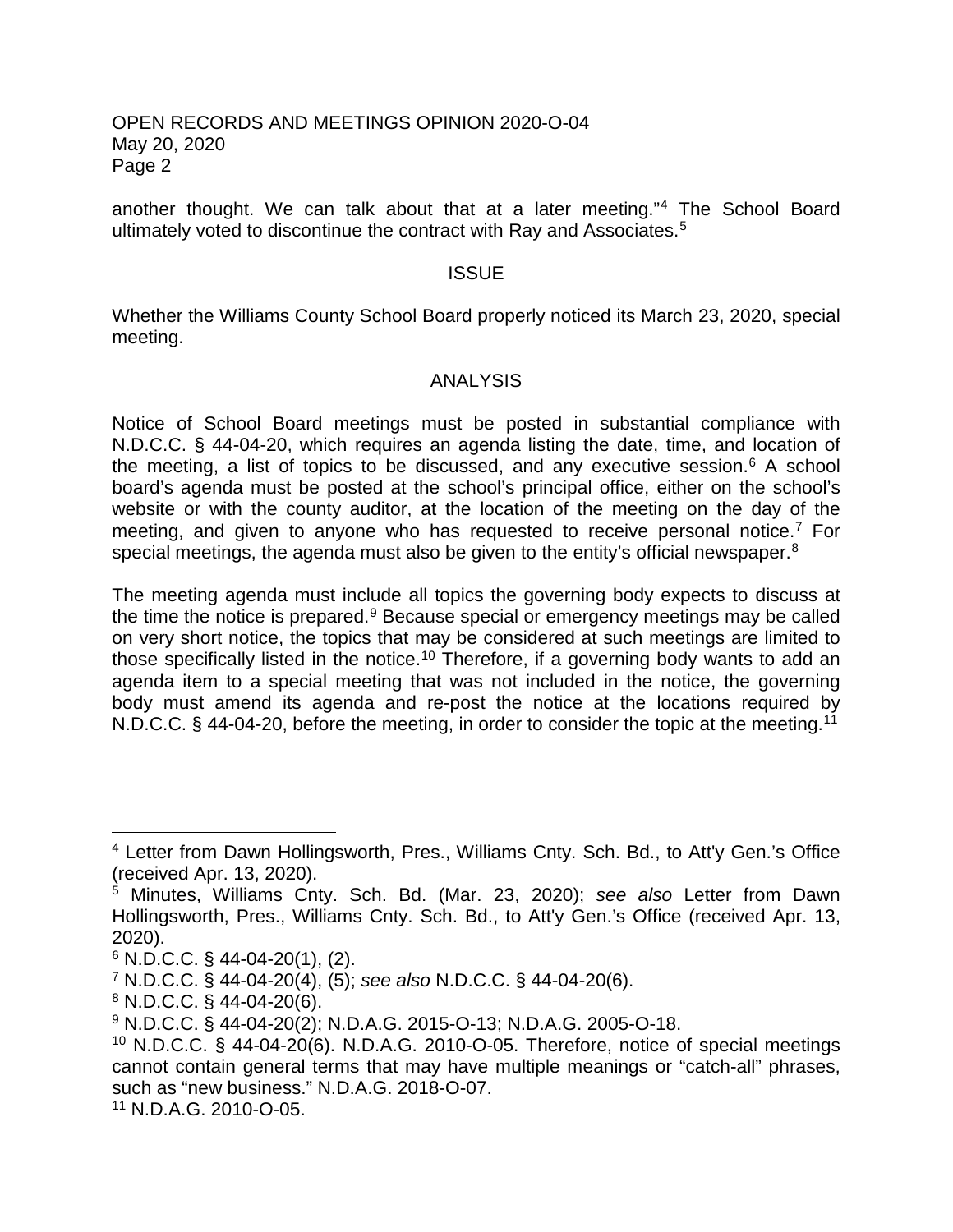### OPEN RECORDS AND MEETINGS OPINION 2020-O-04 May 20, 2020 Page 3

The School Board properly amended its agenda prior to the special meeting to include the additional topic and posted the amended agenda at the locations required by N.D.C.C. § 44-04-20.[12](#page-2-0)

During the special meeting, the School Board discussed the Ray and Associates contract for the superintendent search.<sup>[13](#page-2-1)</sup> While discussing potentially rescinding the contract, a comment was made to offer a one-year extension to the interim superintendent, as an alternative.<sup>[14](#page-2-2)</sup> The Board ultimately voted to rescind the Ray and Associates contract and did not further discuss or take any action on the interim superintendent's contract.<sup>[15](#page-2-3)</sup>

"The purpose of an agenda is to provide sufficient 'information to interested members of the public concerning the governing body's anticipated business in order that they may attend the meeting or take whatever other action they deem appropriate.'"[16](#page-2-4) However, once a topic is clearly identified, the notice does not need to include a detailed itemization of every potential statement or position of the members of the governing body. [17](#page-2-5) To do so would be infeasible and speculative. Here, while the School Board was discussing a properly noticed agenda topic, Ray and Associates Contract, the School Board president made a pertinent comment that related to her reasoning for favoring rescission of the contract. It is my opinion that the statement was related and within the scope of the topic listed on the special meeting notice. Therefore, no violation of open meetings law occurred.

<span id="page-2-0"></span><sup>&</sup>lt;sup>12</sup> Email from Sherri L. Heser, Bus. Manager, Williams Cnty. Sch. Dist. #8, to Williams Cnty. Sch. Distr. #8 Sch. Bd. and others (Mar. 22, 2020, 6:51 PM); (Amended) Agenda, Williams Cnty. Sch. Bd. (Mar. 23, 2020); Email from Dawn Hollingsworth, Pres., Williams Cnty. Sch. Bd., to Att'y Gen.'s Office (Apr. 27, 2020, 2:17 PM).

<span id="page-2-1"></span><sup>13</sup> Minutes, Williams Cnty. Sch. Bd. (Mar. 23, 2020); Letter from Dawn Hollingsworth, Pres., Williams Cnty. Sch. Bd., to Att'y Gen.'s Office (received Apr. 13, 2020).

<span id="page-2-2"></span><sup>&</sup>lt;sup>14</sup> Letter from Dawn Hollingsworth, Pres., Williams Cnty. Sch. Bd., to Att'y Gen.'s Office (received Apr. 13, 2020).

<span id="page-2-3"></span><sup>15</sup> Minutes, Williams Cnty. Sch. Bd. (Mar. 23, 2020).

<span id="page-2-4"></span><sup>16</sup> N.D.A.G. 2011-O-15 *citing* N.D.A.G. 2009-O-03.

<span id="page-2-5"></span><sup>17</sup> *See* N.D.A.G. 2011-O-15; *see also* N.D.A.G. 2014-O-01 (a brief reference to a topic not specifically included in the agenda, when the governing body immediately ceased its discussion upon recognizing it was not appropriate to discuss at the special meeting, did not violate open meetings law).